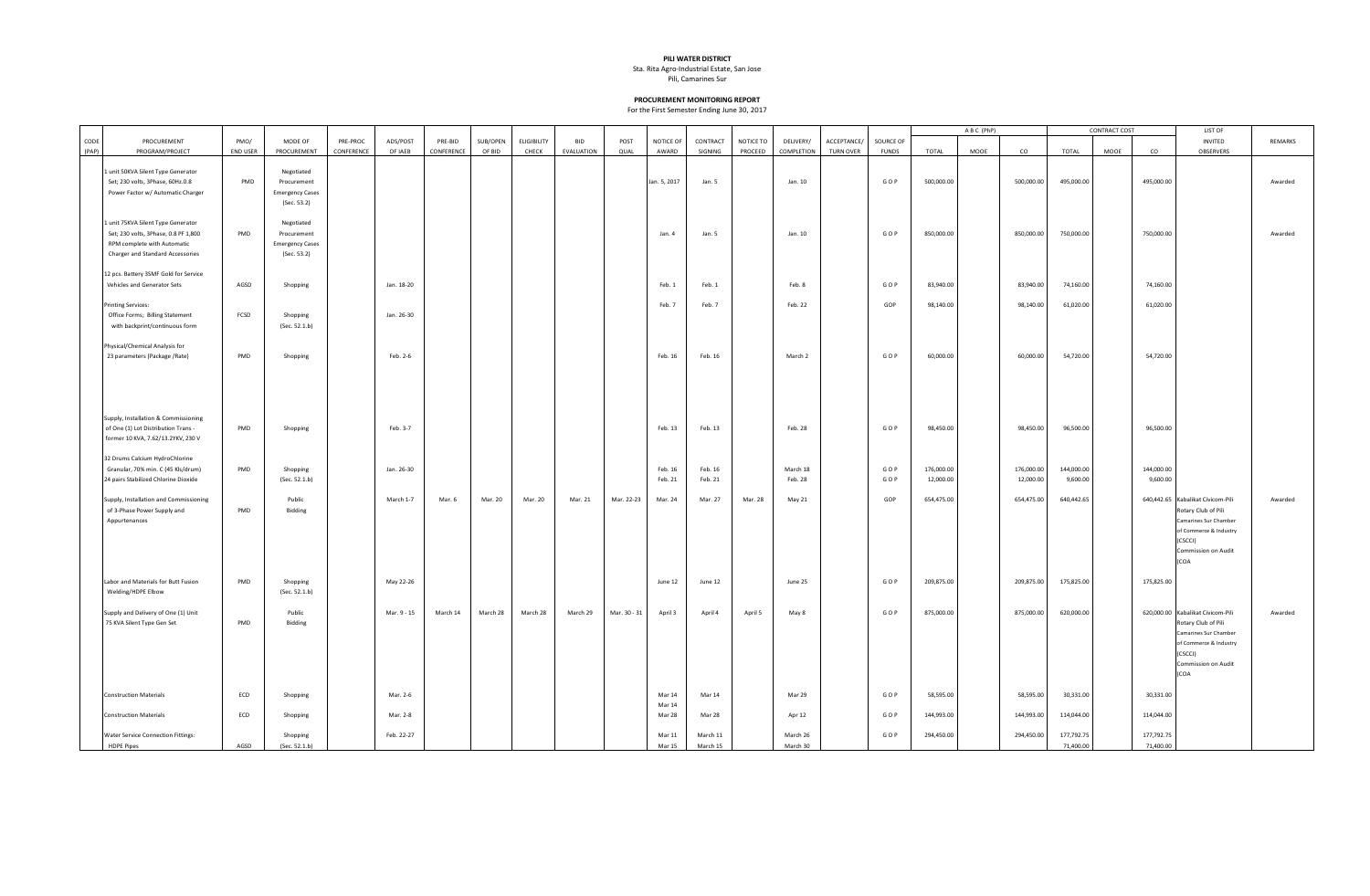|               |                                                                                                                      |                                   |                           |                        |                     |                       |                    |                             |                          |              |                                                |                                        |                      |                                              |                                 |                           | ABC (PhP)  |      |            | <b>CONTRACT COST</b>                                 |      | LIST OF                                              |                                                                                                             |                                        |
|---------------|----------------------------------------------------------------------------------------------------------------------|-----------------------------------|---------------------------|------------------------|---------------------|-----------------------|--------------------|-----------------------------|--------------------------|--------------|------------------------------------------------|----------------------------------------|----------------------|----------------------------------------------|---------------------------------|---------------------------|------------|------|------------|------------------------------------------------------|------|------------------------------------------------------|-------------------------------------------------------------------------------------------------------------|----------------------------------------|
| CODE<br>(PAP) | PROCUREMENT<br>PROGRAM/PROJECT                                                                                       | PMO/<br>END USER                  | MODE OF<br>PROCUREMENT    | PRE-PROC<br>CONFERENCE | ADS/POST<br>OF IAEB | PRE-BID<br>CONFERENCE | SUB/OPEN<br>OF BID | <b>ELIGIBILITY</b><br>CHECK | <b>BID</b><br>EVALUATION | POST<br>QUAL | NOTICE OF<br>AWARD                             | CONTRACT<br>SIGNING                    | NOTICE TO<br>PROCEED | DELIVERY/<br>COMPLETION                      | ACCEPTANCE/<br><b>TURN OVER</b> | SOURCE OF<br><b>FUNDS</b> | TOTAL      | MOOE | co         | TOTAL                                                | MOOE | co                                                   | INVITED<br>OBSERVERS                                                                                        | REMARKS                                |
|               | Office Supplies                                                                                                      | OGM<br>AGSD<br>ECD<br>FCSD<br>OMD | Shopping<br>(Sec. 52.1.b) |                        | Mar. 3-8            |                       |                    |                             |                          |              | Mar 17<br>Mar 17<br>Mar 17<br>Mar 17<br>Mar 17 | Mar 17                                 |                      | April 2                                      |                                 | GOP                       | 99,635.59  |      | 99,635.59  | 94,869.59                                            |      | 94,869.59                                            |                                                                                                             |                                        |
|               | Water Service Connection Fittings:                                                                                   | ECD                               | Shopping<br>(Sec. 52.1.b) |                        | Mar. 3-8            |                       |                    |                             |                          |              | Mar 20<br>Mar 20<br>Mar 21<br>Mar 22           | Mar 20<br>Mar 20<br>Mar 21<br>Mar 22   |                      | April 20<br>April 20<br>April 21<br>April 22 |                                 | GOP                       | 408,520.75 |      | 408,520.75 | 99,839.00<br>117,170.00<br>41,191.00<br>35,935.60    |      | 99,839.00<br>117,170.00<br>41,191.00<br>35,935.60    |                                                                                                             |                                        |
|               | <b>Water Service Connection Fittings:</b>                                                                            | ECD                               | Shopping<br>(Sec. 52.1.b) |                        | Mar. 23-27          |                       |                    |                             |                          |              | Mar 31<br>Mar 31                               | Mar 31<br>Mar 31                       |                      | April 30<br>April 30                         |                                 | GOP                       | 998,179.00 |      | 998,179.00 | 166,173.13<br>613,654.90                             |      | 166,173.13<br>613,654.90                             |                                                                                                             |                                        |
|               | One (1) Unit Portable Gen Set<br>5,500 watts (5.5kw) 230V, 1 Phase<br>60 Hz, 10 HP                                   | PMD                               | Shopping                  |                        | Feb. 15-17          |                       |                    |                             |                          |              | March 24                                       | March 24                               |                      | April 24                                     |                                 | GOP                       | 75,000.00  |      | 75,000.00  | 59,000.00                                            |      | 59,000.00                                            |                                                                                                             |                                        |
|               | Water Service Connections/Fittings                                                                                   | ECD                               | Shopping<br>(Sec. 52.1.b) |                        | March 2-8           |                       |                    |                             |                          |              | March 22<br>March 20<br>March 21               | March 22<br>March 20<br>March 21       |                      | April 21<br>April 19<br>April 21             |                                 | GOP                       | 883,632.00 |      | 883,632.00 | 637,196.00<br>26,513.80<br>35,167.00                 |      | 637,196.00<br>26,513.80<br>35,167.00                 |                                                                                                             |                                        |
|               | <b>NLC Plastic Fittings</b>                                                                                          | AGSD                              | <b>Direct Contracting</b> |                        |                     |                       |                    |                             |                          |              | March 20                                       | March 20                               |                      | April 5                                      |                                 | GOP                       | 205,000.00 |      | 205,000.00 | 185,160.00                                           |      | 185,160.00                                           |                                                                                                             |                                        |
|               | <b>Water Service Connections/Fittings</b>                                                                            | ECD                               | Shopping<br>(Sec 52.1.b)  |                        | March 9-13          |                       |                    |                             |                          |              | March 22<br>March 20                           | March 22<br>March 20                   |                      | April 21<br>April 19                         |                                 | GOP                       | 141,459.50 |      | 141,459.50 | 40,559.30<br>52,752.00                               |      | 40,559.30<br>52,752.00                               |                                                                                                             |                                        |
|               | Installation/Replacement of DX<br>Transformer at Central Park PS                                                     | <b>PMD</b>                        | Direct<br>Contracting     |                        |                     |                       |                    |                             |                          |              | March 24                                       | March 24                               |                      | March 24                                     |                                 | GOP                       | 289,614.84 |      | 289,614.84 | 289,614.84                                           |      | 289,614.84                                           |                                                                                                             |                                        |
|               | <b>Water Service Connections/Fittings</b>                                                                            | AGSD                              | Shopping<br>(Sec 52.1.b)  |                        | Mar 23-27           |                       |                    |                             |                          |              | March 31<br>Apr 2<br>March 30<br>Apr 3         | March 31<br>Apr 2<br>March 30<br>Apr 3 |                      | Apr 30<br>May 2<br>Apr 29<br>May 3           |                                 | GOP                       | 936,611.75 |      | 936,611.75 | 248,126.65<br>107,102.50<br>212,804.00<br>223,896.96 |      | 248,126.65<br>107,102.50<br>212,804.00<br>223,896.96 |                                                                                                             |                                        |
|               | nstallation of Aluminum Framed Doors<br>and Windows with Glass, Roll Up<br>Doors and Vertical Blinds                 | AGSD                              | <b>Public Bidding</b>     |                        | Apr 17 - 24         |                       |                    |                             |                          |              |                                                |                                        |                      |                                              |                                 | GOP                       | 332,214.00 |      | 332,214.00 |                                                      |      |                                                      | Kabalikat Civicom-Pili<br>Rotary Club of Pili<br>CSCCI<br>COA                                               | <b>Failed Bidding</b><br>No Bidder     |
|               | Brass Water Meters 1" and 1/2"                                                                                       | AGSD                              | Shopping<br>(Sec 52.1.b)  |                        | Apr. 28- May 3      |                       |                    |                             |                          |              |                                                |                                        |                      |                                              |                                 | GOP                       | 169,700.00 |      | 169,700.00 |                                                      |      |                                                      |                                                                                                             | Failed<br>No quotation<br>received     |
|               | <b>Tires for Service Vehicles</b>                                                                                    | AGSD                              | Shopping                  |                        | May 8-15            |                       |                    |                             |                          |              | May 22                                         | May 22                                 |                      | June 21                                      |                                 | GOP                       | 60,000.00  |      | 60,000.00  | 44,008.00                                            |      | 44,008.00                                            |                                                                                                             |                                        |
|               | Rehabilitation of 3-Phase Power<br>Supply at Central Park Pump Station                                               | ECD                               | Shopping                  |                        | May 10-16           |                       |                    |                             |                          |              | May 31                                         | May 31                                 |                      | June 30                                      |                                 | GOP                       | 195,380.16 |      | 195,380.16 | 173,550.00                                           |      | 173,550.00                                           |                                                                                                             |                                        |
|               | Calcium Hydro Chlorine Granular 70% min.<br>70% min. C 32 drums (45kls/drum)<br>Stabilized Chlorine Dioxide 24 pairs | PMD                               | Shopping<br>(Sec 52.1.b)  |                        | May 17 - 24         |                       |                    |                             |                          |              | June 7<br>June 6                               | June 7<br>June 6                       |                      | July 7<br>July 6                             |                                 | GOP                       | 188,000.00 |      | 188,000.00 | 144,000.00<br>9,600.00                               |      | 144,000.00<br>9,600.00                               |                                                                                                             |                                        |
|               | Hardware and Construction Supplies                                                                                   | AGSD                              | Shopping                  |                        | May 23 - 30         |                       |                    |                             |                          |              |                                                |                                        |                      |                                              |                                 | GOP                       | 58,800.00  |      | 58,800.00  | 36,964.80                                            |      | 36,964.80                                            |                                                                                                             |                                        |
|               | nstallation of Aluminum Framed Doors<br>and Windows with Glass, Roll Up<br>Doors and Vertical Blinds                 | AGSD                              | <b>Public Bidding</b>     |                        | May 24-31           |                       |                    |                             |                          |              |                                                |                                        |                      |                                              |                                 | GOP                       | 394,672.80 |      | 394,672.80 |                                                      |      |                                                      | Kabalikat Civicom-Pili<br>Rotary Club of Pili<br>Camarines Sur Chamber<br>of Commerce & Industry<br>(CSCCI) | 2nd Failure of<br>Bidding<br>No Bidder |
|               |                                                                                                                      |                                   |                           |                        |                     |                       |                    |                             |                          |              |                                                |                                        |                      |                                              |                                 |                           |            |      |            |                                                      |      |                                                      | Commission on Audit<br>(COA)                                                                                |                                        |